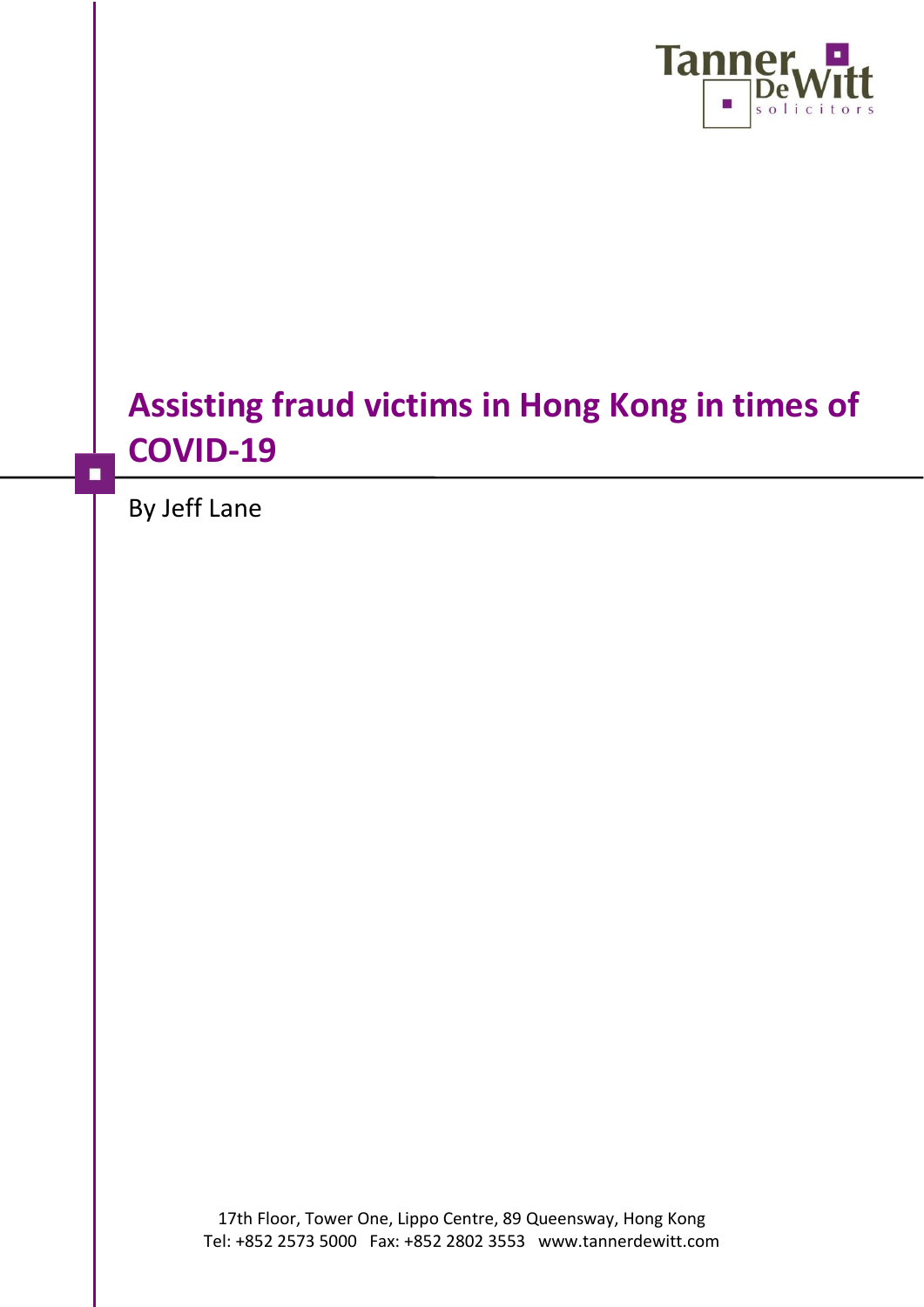# **1. THE MOST CRITICAL PHASE OF THE CRISIS**

*As long as measures to prevent the spread of COVID-19 restrict freedom of movement, what are the effects of the COVID-19 crisis on civil justice?*

#### **Is there special legislation on the effects of the crisis on civil justice?**

There has been no special legislation introduced to address the impact of the COVID-19 crisis on the civil justice system in Hong Kong. The Courts and court registries in Hong Kong have been closed since late January, 2020, and are presently not scheduled to reopen before 3<sup>rd</sup> May, 2020. The possibility of reopening the Courts will be reviewed at the end of this month.

#### **Does the crisis have an effect on court hearings?**

Yes. All Court hearings scheduled for the period of the Court closure have been adjourned with dates for the rehearing to be scheduled when the Courts reopen.

• Do court hearings take place during the crisis?

Yes, but the range of hearings is very limited. Urgent applications for injunctions and related relief can be made to the Duty Judge. Those accused of fraud may apply for bail.

#### • Do court hearings take place in form of video conferences?

There have been a limited number of cases heard on video, and by telephone, and some have been resolved through correspondence with the Court, but they are the exception rather than the rule. The general fallback position is that all hearings are adjourned, and only emergency applications will be considered.

#### **Does the crisis have an effect on deadlines (of procedural and substantive law)?**

# • Are deadlines of ongoing proceedings affected?

Yes. As no documents can be filed at Court whilst the Court Registry remains closed, the deadlines for filing of pleadings has been extended until such time as the Court reopens. We are serving documents within the time proscribed for service, but are unable to file them until the Courts reopen. It follows that as the Court Registry cannot issue summonses, it is not possible to file applications for orders to compel the filing of pleadings, not indeed, for default judgments or other peremptory orders. This is inevitably causing a backlog of applications, and delaying the progress of litigation.

#### • Are deadlines for bringing actions affected (limitation periods)?

This issue has not yet been tested by the Hong Kong Court, but as the crisis has caused the closure of the Courts during the expiration of the limitation period, it is anticipated that in the event that a limitation period is scheduled to expire during the period of the Court closure, the courts will be sympathetic to applications to extend

17th Floor, Tower One, Lippo Centre, 89 Queensway, Hong Kong Tel: +852 2573 5000 Fax: +852 2802 3553 www.tannerdewitt.com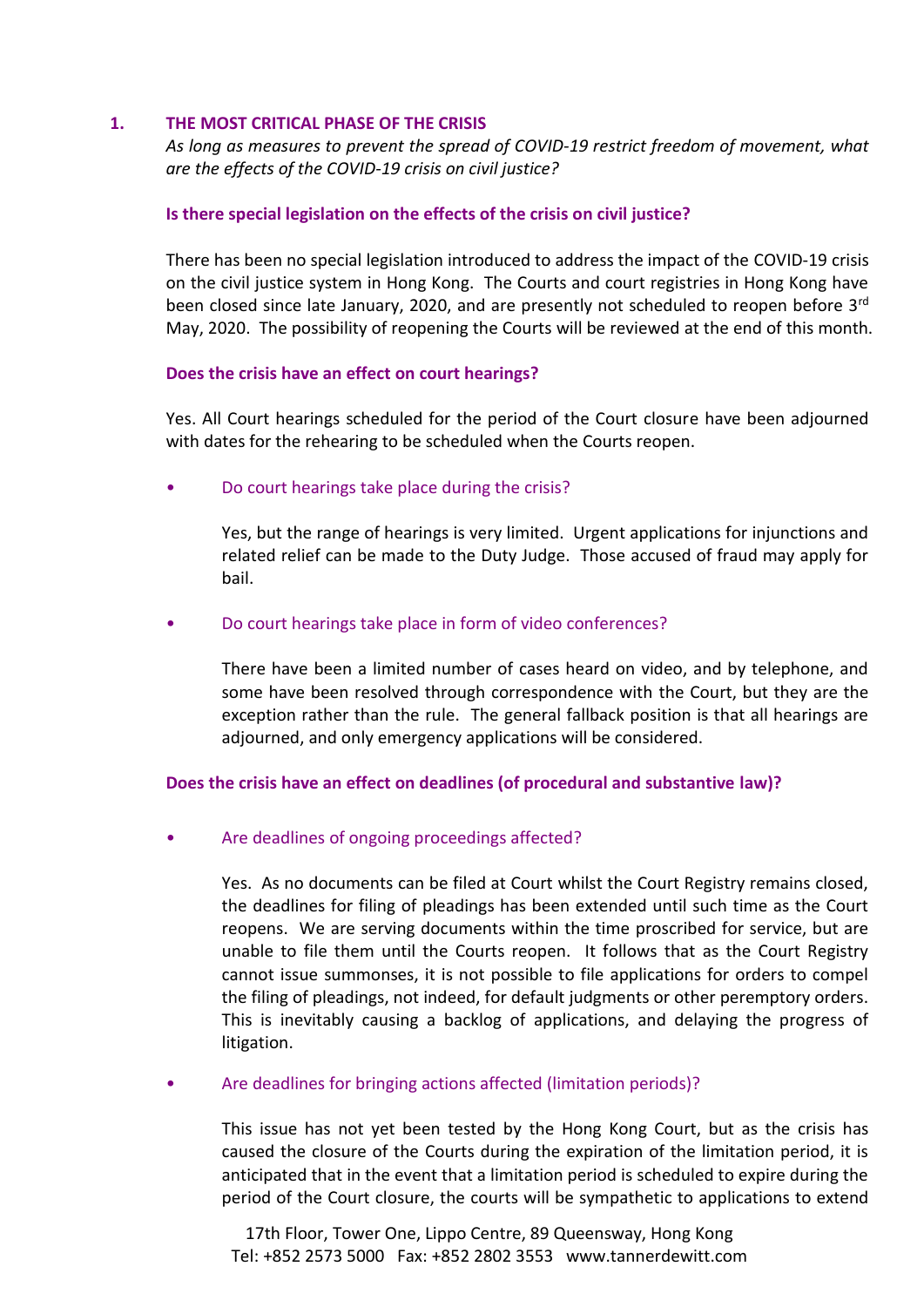the limitation period, either on an ex parte basis as a matter of urgency, or generally upon the reopening of the Courts in due course.

#### **Does the crisis have an effect on enforcement?**

• Are enforcement orders issued?

Yes. Whilst injunctions are still available in emergency situations and will continue to freeze assets, the Court Registries are dealing with very few applications for default judgment and garnishee proceedings. In consequence the number of enforcement orders been issued has reduced significantly with the result that enforcement proceedings are being significantly delayed.

Are there any effects on deadlines?

See above.

Can enforcement acts be postponed due to the crisis?

Enforcement acts are inevitably postponed as a consequence of the crisis as the court registries remain closed meaning that fresh applications cannot be filed until the Courts reopen.

#### **How do courts work during the crisis?**

• Are courts closed?

The courts and court registries are closed until at least 3 May 2020. Emergency applications are permitted.

• Can courts / judges be contacted?

The courts operate a duty Judge scheme whereby one member of the judiciary is allocated to hear emergency applications.

• Are documents served?

Documents can be served as between parties, but it is not possible to file the documents with the court registries until such time as the registries reopen.

• How are particularly urgent matters handled, in particular requests for interim measures such as injunctions and freeze orders?

Applications for injunctions and disclosure orders are considered to be emergency applications and as such will be heard by the duty Judge on an ex parte basis in the usual manner.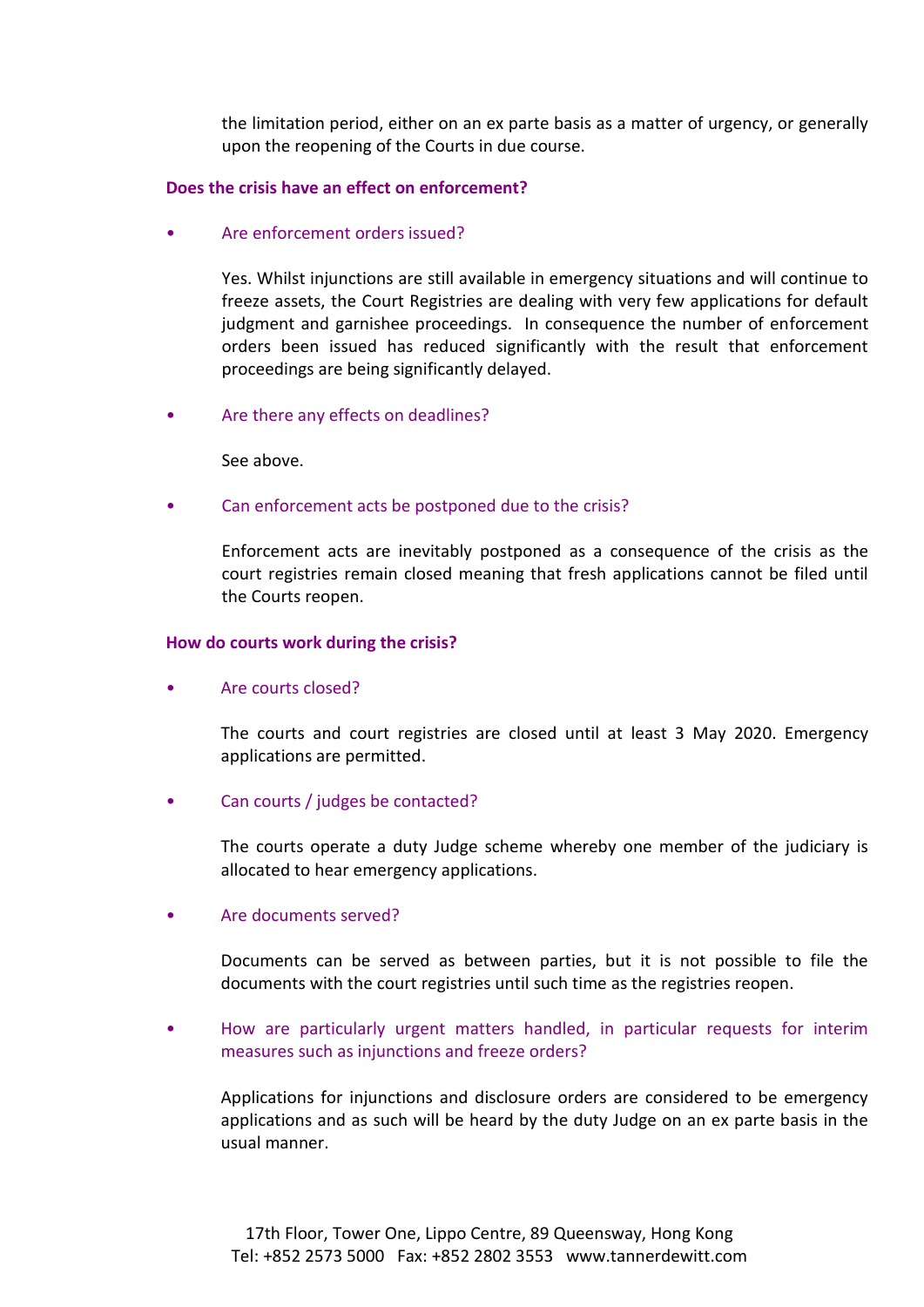#### • How do lawyers work during the crisis?

Hong Kong is not in a "lockdown" situation and lawyers are free to attend their offices as they see fit. Presently the practice appears to be that those lawyers wish to work from home do so, but others who need access to the courts are able to attend their offices. Most firms have abandoned the idea of meetings in preference to conference and video calls, and social distancing is practiced wherever possible. Some firms are also operating a team-based roster so as to ensure that in the event of infection one team may be quarantined whilst another may continue the operation of the firm.

# • How do banks work during the crisis?

The banks are working in a similar manner to the lawyers with the key team members attending the offices where needed, meetings are held by video or telephone, and officers are working from home where possible to ensure their isolation from potential infection. As a consequence of these measures the efficiency of the banks in responding to requests for disclosure has been considerably reduced.

#### • Does the crisis have an effect on insolvency law?

Insolvency law like all other aspects of litigation relies upon the availability of the courts and court registries for the service of documents, management of hearings and conduct of litigation generally. As noted above the closure of the courts and court registries means that only applications of an urgent nature are being considered by the courts until such time as the reopen.

# Are there any further effects not addressed in the questions above?

Whilst the courts and court registries are closed, the judiciary are wherever possible attending to pending applications on paper. Thus, where the return date on an injunction falls within the period of general closure, the court will contact the parties to seek to agree a continuation of the injunction until such time as the Courts reopen. Similarly, applications for garnishee order: absolute are being entertained on paper, particularly in circumstances where the defendant has not yet entered an appearance in the bank has no objection to the order requested. By these means some limited enforcement relief has been made available to plaintiffs.

#### **2. THE MOST CRITICAL PHASE OF THE CRISIS**

*Once the COVID-19 pandemic has abated and the world returns to 'the new normal', what are the potential long-term effects?*

#### **Which measures introduced during the crisis will be withdrawn immediately?**

The first stage of recovery will require that the courts and court registries be reopened, and those matters which were adjourned during the period of closure will be relisted for hearing according to court availability.